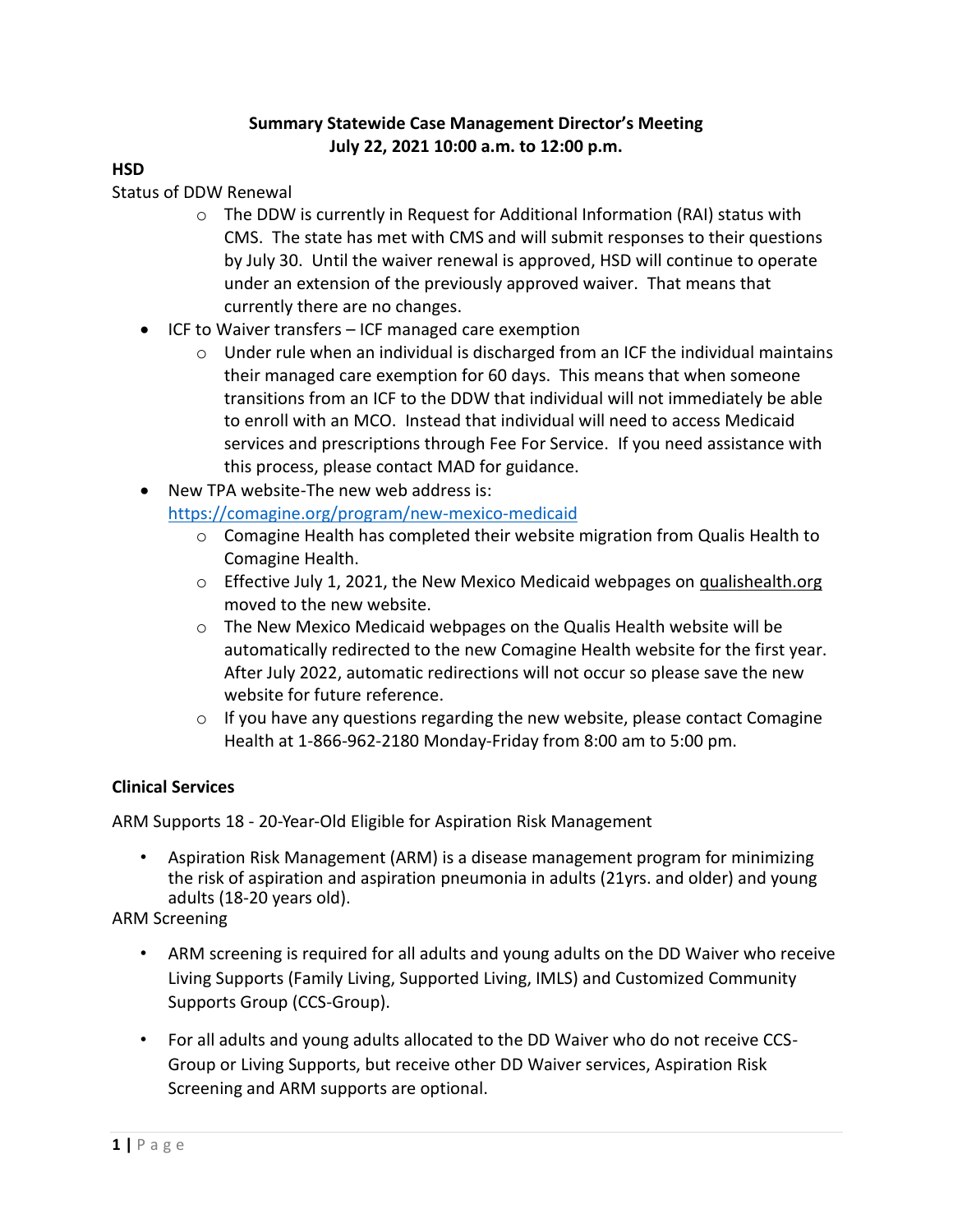ARM Supports Explained

- ARM supports are explained to the person/guardian by the CM, so that they may make an informed decision.
- If there is a concern about possible aspiration risk, Adult Nursing Services (ANS) must be added to the budget so that the nursing assessment, including aspiration risk screening may be completed.

Decision Consolation Process

• After the ARST is completed, the CARMP is developed and presented to the person and guardian. At that time, the CARMP may be accepted; all or part may be edited; or the CARMP may be entirely deferred by using the Decision Consultation Process (DCP).

Therapy Services

- ARM only
- If needed for other services such as learning, communicating, getting in and out of a vehicle
	- Use services available in school –EPSDT
		- The Early and Periodic Screening, Diagnostic and Treatment (EPSDT) benefit provides comprehensive and preventive health care services for children under age 21 who are enrolled in Medicaid.
		- EPSDT is key to ensuring that children and adolescents receive appropriate preventive, dental, mental health, and developmental, and specialty services.
	- MCO will need PCP script-guardian

Prevent Therapy Expansion

- Expansion or "Creep" refers to changes, continuous or uncontrolled growth in a project or Therapist's scope.
- If they are on the budget for ARM, they should not be used for other therapies as well.
- Remember:
	- Schools or EPSDT are the primary source of funding for therapy for anyone under 21!
	- Contact CSB if you have any questions.

#### **Daniel Lucero-Bureau Chief-Litigation Management Bureau**

On July 1, 2021, the DDSD went live with enhancements to the Regional Office Request for Assistance (RORA) System. The changes implemented improve DDSD's ability to quickly and effectively respond to stakeholders and better ensure health and safety. Additionally, RORA database enhancements improve DDSD's ability to precisely capture the reason a RORA is submitted and this will result in more powerful - more actionable data. Here are some of the specific features:

• All submitted RORAs are assessed for risk by DDSD Regional Office staff and DDSD subject matter experts.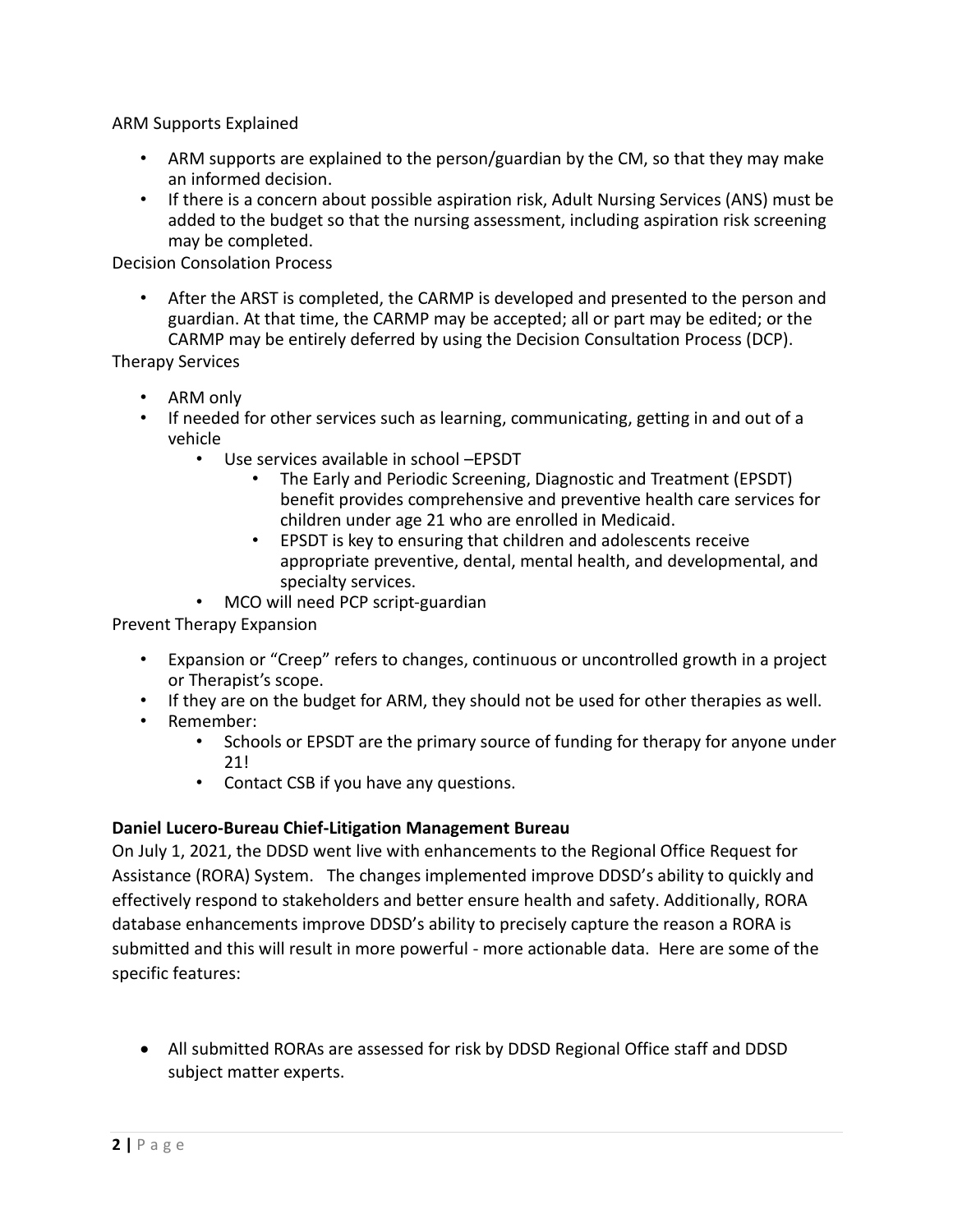- DDSD now requires a faster DDSD response time when care issues and high-risk situations are identified.
- There is increased collaboration and oversight when care issues and high-risk situations are identified.
- The Risk Categories and the corresponding response times required are:
	- o **Priority 2 Non-CARE Issue**: These are non-care issues that do not involve a threat to health, safety or well-being. This category often pertains to documentation issues.

Required DDSD response time is no more than 5 business days.

- o **Priority 1 Care Issue**: These are issues that if not effectively addressed, are likely to become an urgent health/safety concern soon. Required DDSD response time is no more than 48 hours.
- o **Emergency Care Issue**: These are issues that relate to urgent health, safety or environmental concerns. These are unsafe situations in which a remedy is not already in place. If you are on-site, these issues may require that you not leave the situation until it is addressed. For individuals found to have immediate needs where abuse, neglect or exploitation is suspected, you are required to call the IMB hotline number. **1-800-445-6242.**

Required DDSD response time is "as soon as possible" but not to exceed 12-hours

**\*\*To assist DDSD in making risk determinations, RORA submitters are strongly encouraged to include all relevant information known that would be helpful for evaluating risk. \*\***

## **Justin Stewart Therap Unit Supervisor**

Therap Updates

• The Therap Unit would like to set-up a CM Therap Provider Administrator Quarterly Mtg. We will send an email with a Smartsheet Form to find the best date and time.

Therap MAR Transition

- The Therap MAR will be required for use by all providers who assisted with medication delivery one year from the effective date of the new standards.
- DDSD will have training tracks at the NM Therap Conference in October specific to MAR, we have set internal milestones for transition guidance, and we will have written material posted.